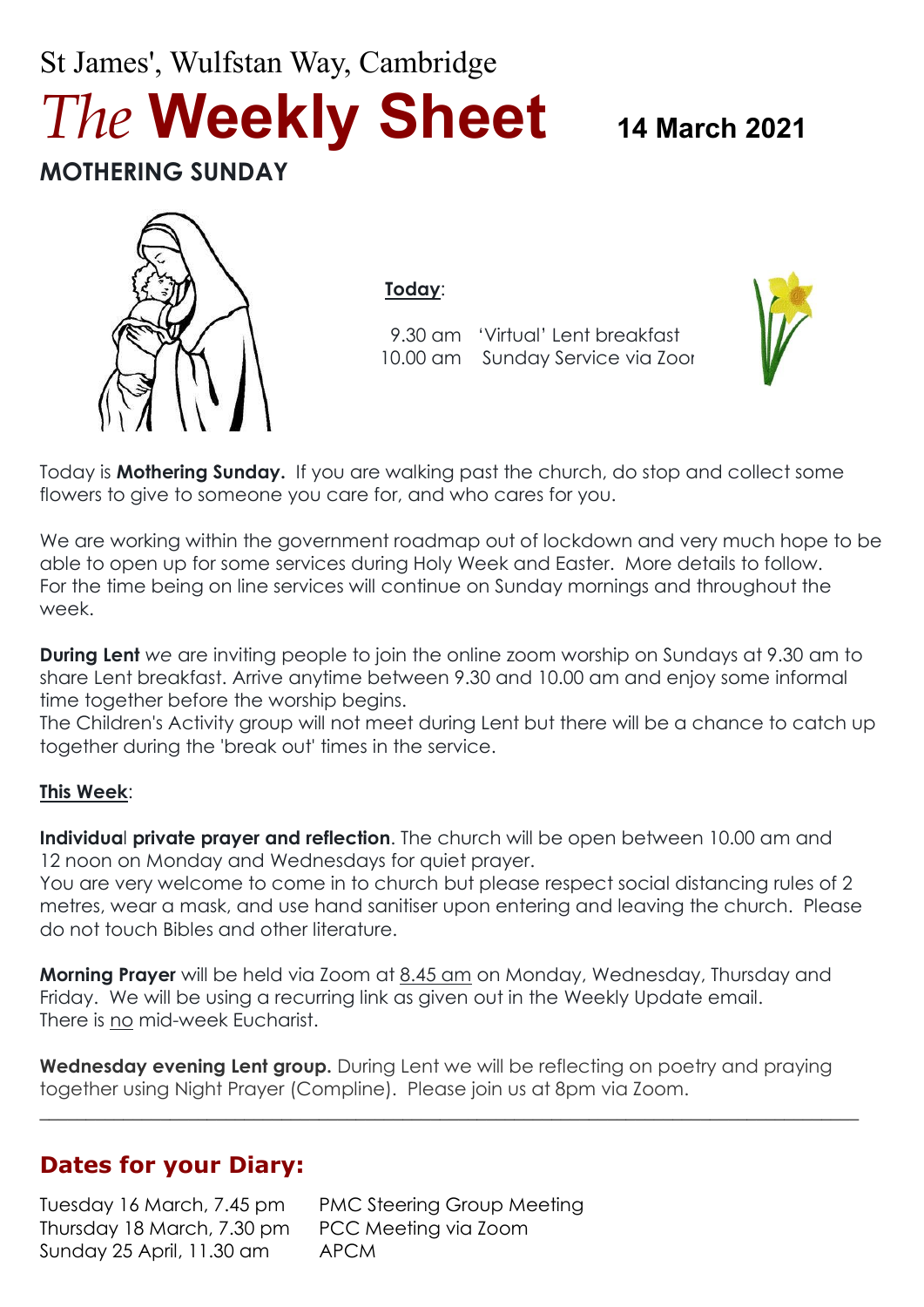# **Collect for today**

God of love, passionate and strong, tender and careful: watch over us and hold us all the days of our life; through Jesus Christ our Lord.

# **Today's readings are:**

Exodus 2.1-10; Psalm 34.11-20; 2 Corinthians 1.3-7; Luke 2.33-35

# **Exodus 2.1-10**

#### **Birth and Youth of Moses**

Now a man from the house of Levi went and married a Levite woman. The woman conceived and bore a son; and when she saw that he was a fine baby, she hid him for three months. When she could hide him no longer she got a papyrus basket for him, and plastered it with bitumen and pitch; she put the child in it and placed it among the reeds on the bank of the river. His sister stood at a distance, to see what would happen to him.

**\_\_\_\_\_\_\_\_\_\_\_\_\_\_\_\_\_\_\_\_\_\_\_\_\_\_\_\_\_\_\_\_\_\_\_\_\_\_\_\_\_\_\_\_\_\_\_\_\_\_\_\_\_\_\_\_\_\_\_\_\_\_\_\_\_\_\_\_\_\_\_\_\_\_\_\_\_\_\_\_\_\_\_\_\_**

 $\_$  , and the set of the set of the set of the set of the set of the set of the set of the set of the set of the set of the set of the set of the set of the set of the set of the set of the set of the set of the set of th

The daughter of Pharaoh came down to bathe at the river, while her attendants walked beside the river. She saw the basket among the reeds and sent her maid to bring it. When she opened it, she saw the child. He was crying, and she took pity on him. 'This must be one of the Hebrews' children,' she said. Then his sister said to Pharaoh's daughter, 'Shall I go and get you a nurse from the Hebrew women to nurse the child for you?' Pharaoh's daughter said to her, 'Yes.' So the girl went and called the child's mother. Pharaoh's daughter said to her, 'Take this child and nurse it for me, and I will give you your wages.' So the woman took the child and nursed it. When the child grew up, she brought him to Pharaoh's daughter, and she took him as her son. She named him Moses, 'because', she said, 'I drew him out of the water.'

 $\_$  , and the set of the set of the set of the set of the set of the set of the set of the set of the set of the set of the set of the set of the set of the set of the set of the set of the set of the set of the set of th

### **Psalm 34.11-20**

Come, my children, and / listen to / me; I will / teach you the / fear of the / Lord. Who is there who de/lights in / life and longs for / days to en/joy good / things? Keep your / tongue from / evil and your / lips from / lying / words. Turn from evil / and do / good; seek / peace / and pur/sue it. The eyes of the Lord are up/on the / righteous and his ears are / open / to their / cry. The face of the Lord is against / those who do / evil, to root out the re/membrance of them / from the / earth.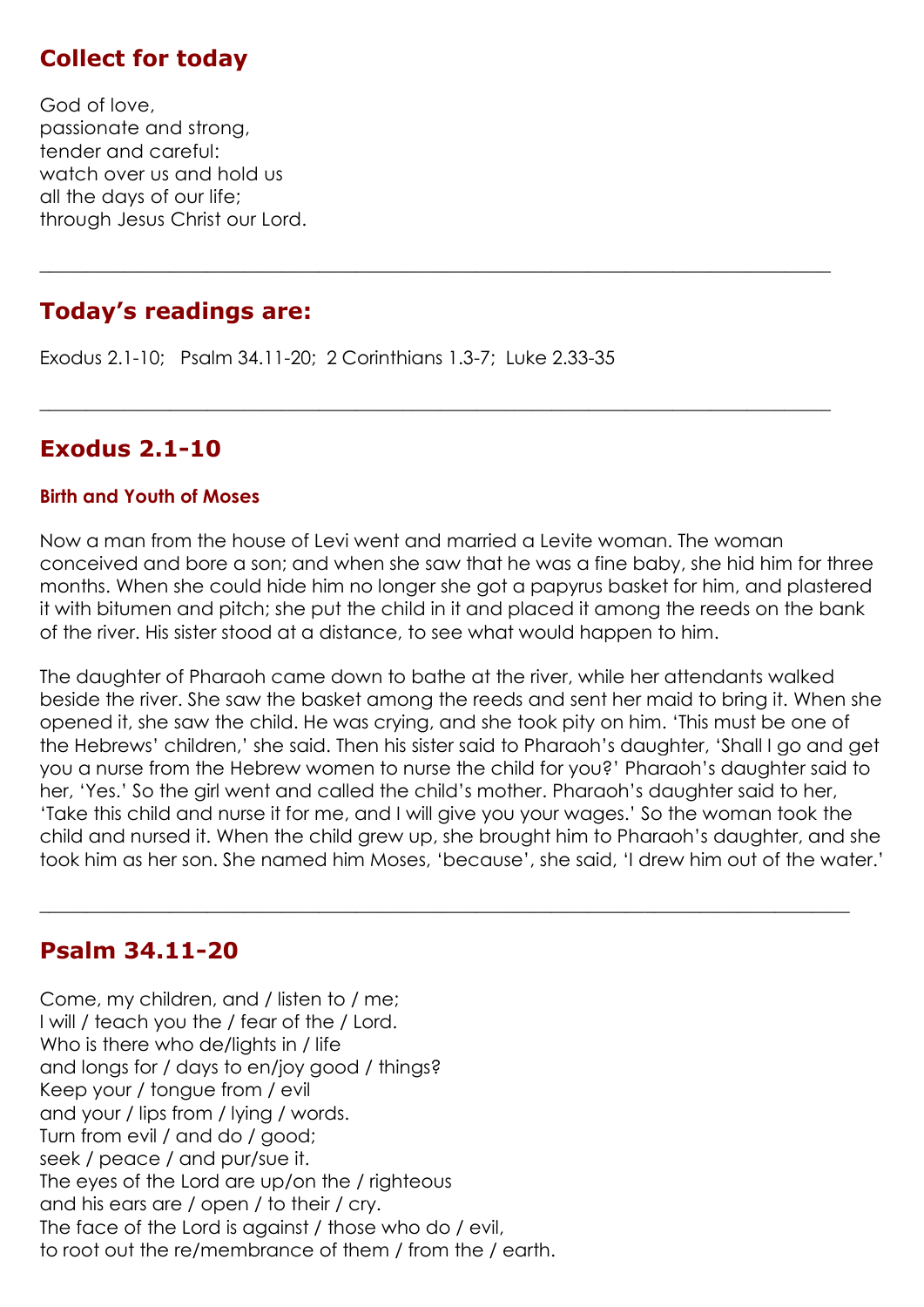The righteous cry and the / Lord / hears them and delivers them / out of / all their / troubles. The Lord is near to the / broken/hearted and will save / those who are / crushed in / spirit. Many are the / troubles of the / righteous; from them / all will the / Lord de/liver them. He keeps / all their / bones, so that not / one of / them is / broken.

# **2 Corinthians 1.3-7**

#### **Paul's Thanksgiving after Affliction**

Blessed be the God and Father of our Lord Jesus Christ, the Father of mercies and the God of all consolation, who consoles us in all our affliction, so that we may be able to console those who are in any affliction with the consolation with which we ourselves are consoled by God. For just as the sufferings of Christ are abundant for us, so also our consolation is abundant through Christ. If we are being afflicted, it is for your consolation and salvation; if we are being consoled, it is for your consolation, which you experience when you patiently endure the same sufferings that we are also suffering. Our hope for you is unshaken; for we know that as you share in our sufferings, so also you share in our consolation.

 $\_$  , and the set of the set of the set of the set of the set of the set of the set of the set of the set of the set of the set of the set of the set of the set of the set of the set of the set of the set of the set of th

\_\_\_\_\_\_\_\_\_\_\_\_\_\_\_\_\_\_\_\_\_\_\_\_\_\_\_\_\_\_\_\_\_\_\_\_\_\_\_\_\_\_\_\_\_\_\_\_\_\_\_\_\_\_\_\_\_\_\_\_\_\_\_\_\_\_\_\_\_\_\_\_\_\_\_\_\_\_\_\_\_\_\_\_\_

# **Luke 2.33-35**

And the child's father and mother were amazed at what was being said about him. Then Simeon blessed them and said to his mother Mary, 'This child is destined for the falling and the rising of many in Israel, and to be a sign that will be opposed so that the inner thoughts of many will be revealed—and a sword will pierce your own soul too.'

**\_\_\_\_\_\_\_\_\_\_\_\_\_\_\_\_\_\_\_\_\_\_\_\_\_\_\_\_\_\_\_\_\_\_\_\_\_\_\_\_\_\_\_\_\_\_\_\_\_\_\_**

\_\_\_\_\_\_\_\_\_\_\_\_\_\_\_\_\_\_\_\_\_\_\_\_\_\_\_\_\_\_\_\_\_\_\_\_\_\_\_\_\_\_\_\_\_\_\_\_\_\_\_\_\_\_\_\_\_

# **Readings for next Sunday, 21 March (5 th Sunday of Lent)**

Jeremiah 31.31-34; Psalm 51.1-13 or Psalm 119.9-16; Hebrews 5.5-10; John 12.20-33

**Grass-cutting rota.** Stanley Wilson would like to thank all those who helped with the grass cutting last season. For the coming months, he is asking for new volunteers to join the rota. It is likely to be every 6 weeks (or longer if the numbers increase). The more volunteers we have, the fewer times those on the rota will have to participate. Please get in touch with Stanley by emailing sue@wilsontudorhouse.plus.com – thank you.

**Zoom Banner making sessions during Lent.** If you like to sew or just want to try, we are hoping to create something that reflects our feelings about the last year and how we have coped/are coping. All welcome - no experience necessary, just a willingness to try. Bring a cuppa with you and join our Saturday meetings from 3:30-4:30 pm on 13, 20 and 27 March to help us start to make a new banner for St. James.

Email Jacqui Worster: **[wreathmaking20@gmail.com](mailto:wreathmaking20@gmail.com)** if you have any questions.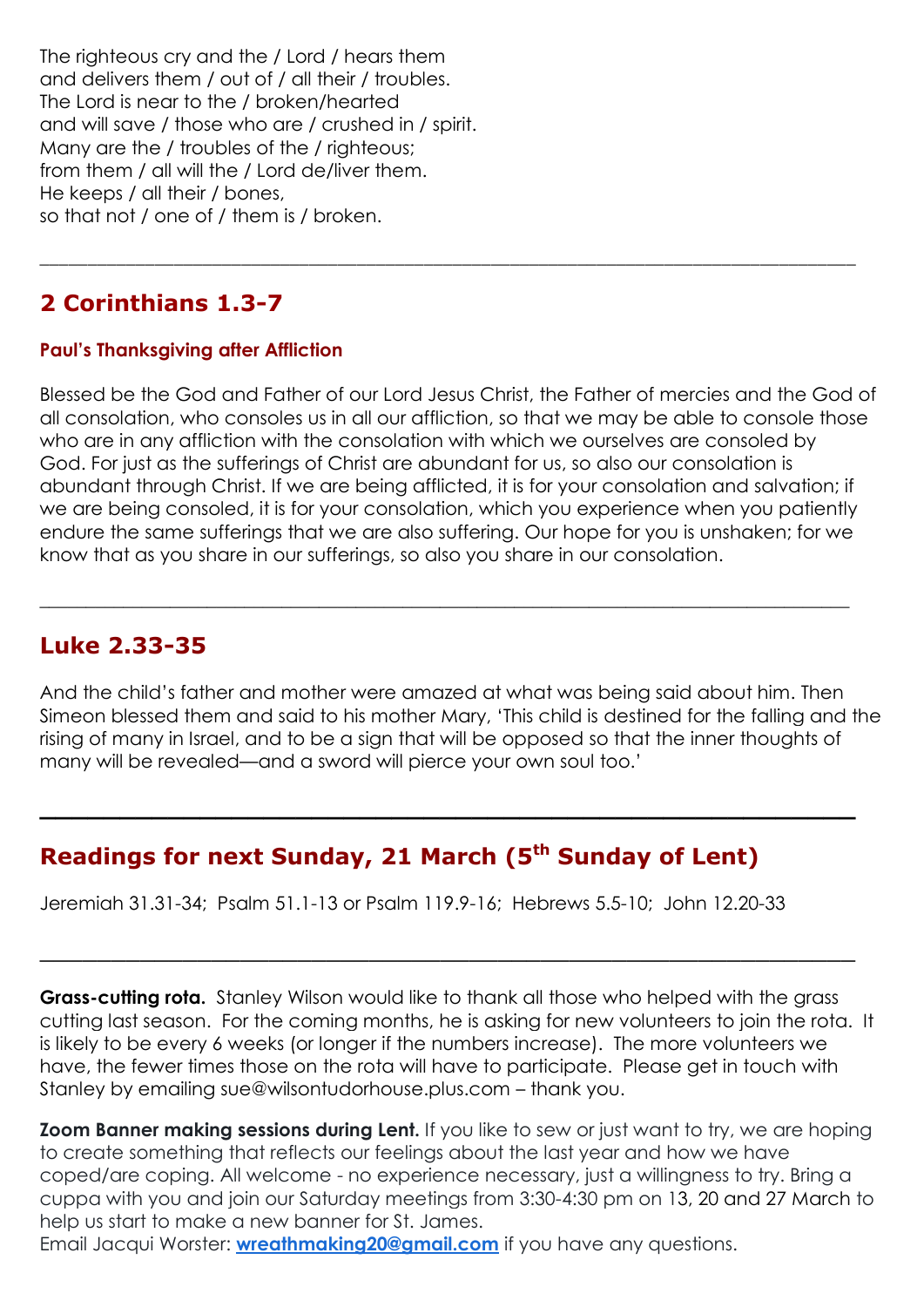**Spiral Prayer Walk or Labyrinth.** G and Tom Davies (through the Queen Edith Community Forum) have expertly laid out a simple spiral in the side garden of the church, using paint which will gradually fade away. It will remain there for Lent, so do drop by as families or individuals to use it as part of your daily exercise! There is no correct way to walk a labyrinth, but there is a sheet on the hedge next to the spiral with some suggestions from Anne which you are free to use or ignore as you please. We're not expecting there to be many users at one time, but be prepared to socially distance if necessary. See page 5 for picture and more information.

**CMS Boxes.** Please hold on to your box until further notice. Thank you.

**1000000 steps challenge for Arthur Rank Hospice** - a message from Eleanor Pippard I have decided to attempt the Arthur Rank's fundraising challenge to walk a million steps in a hundred days. This works out at an average of 10000 a day. To make it more interesting I have calculated that this is about the equivalent of walking from my house to Inverness, using roads rather than going 'as the crow flies' which would involve a lot of swimming. This means that each week I shall be able to see where I have got to in the country. The walk started on

11 January and finishes on 20 April.

Any sponsorship would be gratefully received to help this excellent charity. The link to my giving page is <https://arhc.enthuse.com/pf/eleanor-pippard-d0c4e>

**Food Hub.** The Food Hub will continue operating on a Saturday morning between 10.30 am and 12.30 pm here at St James'.

The food remains a basic food package ideally for those who are either struggling to pay for provisions or who cannot get to the shops or book an online delivery.

During lockdown the Food Hub is unable to receive or collect personal donations from people, but if you would still like to help, look on the Queen Edith Community Forum website to find more details about how to donate financially. Thank you.

**Caroline** is working from home and has access to the office answering machine and email so please do contact her as you would normally.

**Phone line.** The Church of England central team have supported the release of the Daily Hope phone line. Daily Hope offers music, prayers and reflections as well as full worship services from the Church of England at the end of a telephone line.

The line – which is available 24 hours a day on **0800 804 8044** – has been set up particularly with those unable to join online church services during the period of restrictions in mind. Find out more here - [https://www.churchofengland.org/more/media-centre/coronavirus-covid-](https://www.churchofengland.org/more/media-centre/coronavirus-covid-19-guidance-parishes/daily-hope-phone-line)[19-guidance-parishes/daily-hope-phone-line](https://www.churchofengland.org/more/media-centre/coronavirus-covid-19-guidance-parishes/daily-hope-phone-line)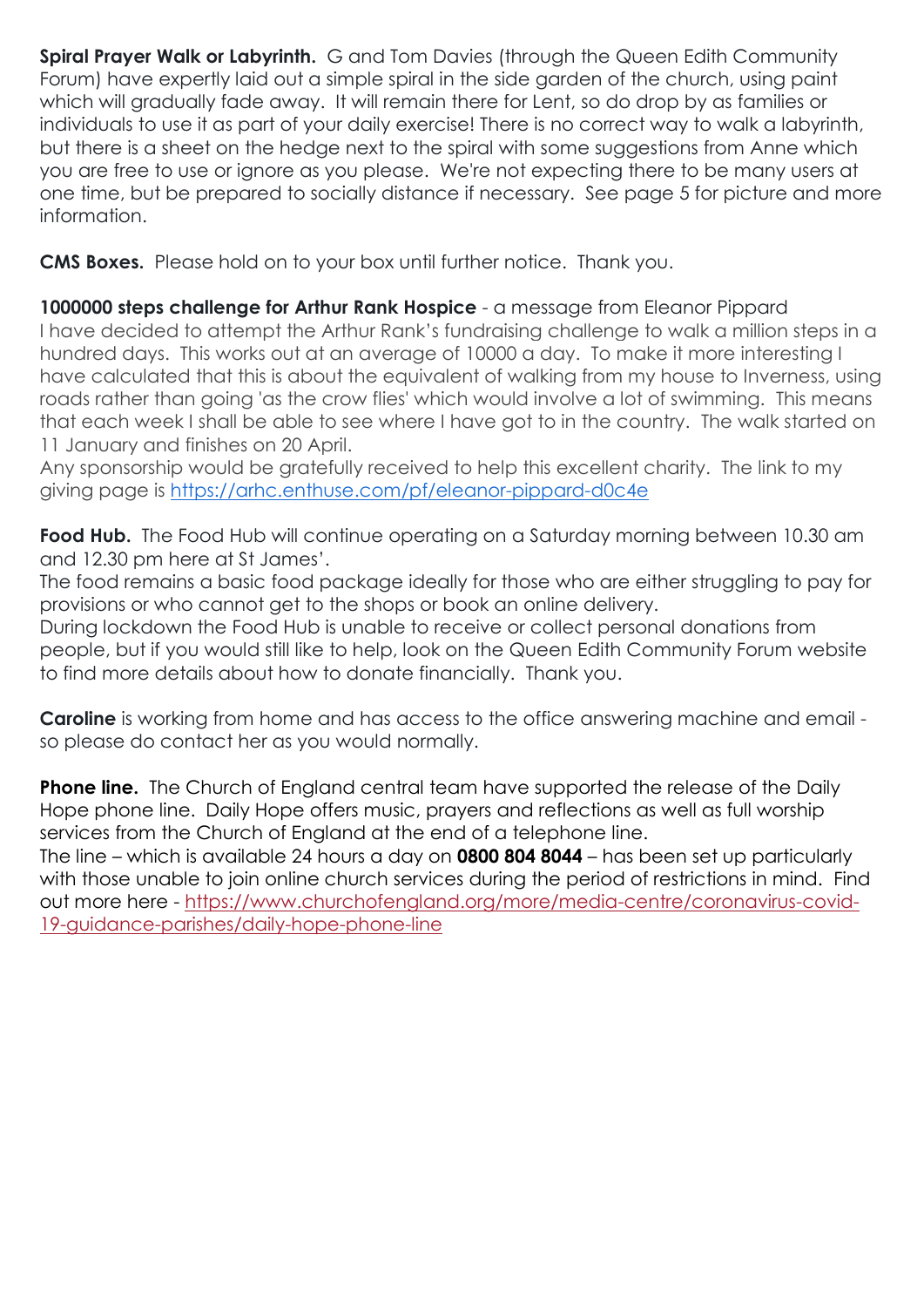#### **Spiral Prayer Walk or Labyrinth**



Prayer Walk

A Labyrinth is a single, spiralling path that leads to a central area. There you might pause, before continuing on the same path, which takes you out again

There is no right or wrong way to walk a labyrinth. Just set off at a natural pace.

One approach is to focus on your breathing and on matching your steps it.

Another is to silently ask an open question such as those on the poster next to this.

Or you could simply pray. If something is troubling you, using the walk to share that concern with God

can really help.